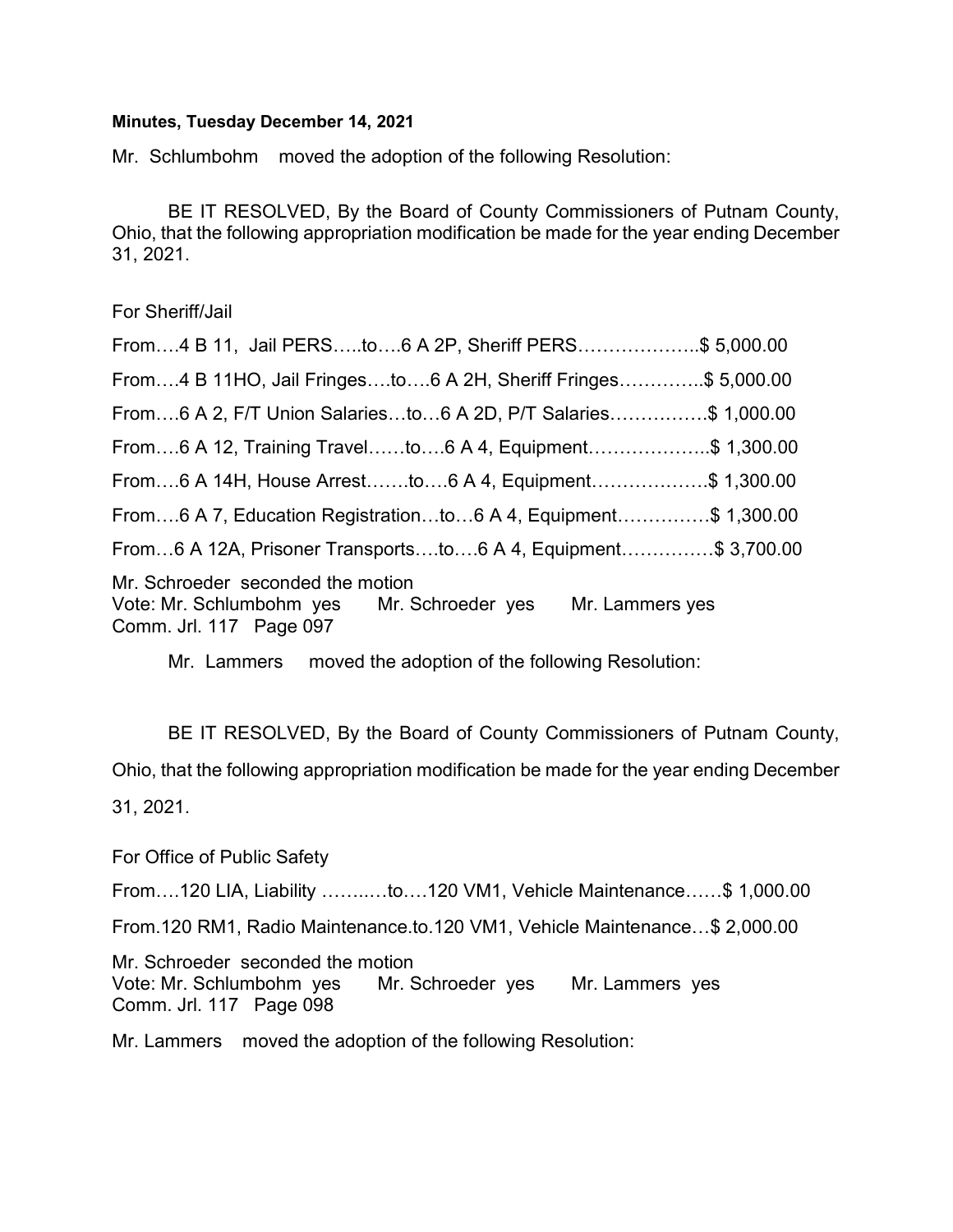BE IT RESOLVED, By the Board of County Commissioners of Putnam County,

Ohio, that the following appropriation modification be made for the year ending

December 31, 2021.

For Commissioners

From….4 B 19B, Emp Share PERS………to…4 B 19A, Comp Janitors …\$88.00 From …4 A 2P, Emp Share PERS………..to ….4 A 2,Comp of Janitors…..\$ 600.00 From…..4 A 4, Equipment………………….to….4 A 3, Supplies-Janitor……\$ 49.65 From……1 A 10, Prof Serv-Legal…………10 …1 A 11D, Other Expense Comm..\$ 6,347.00

Mr.Schlumbohm seconded the motion Vote: Mr. Schlumbohm yes Mr. Schroeder yes Mr. Lammers yes Comm. Jrl. 117 Page 099

Mr. Lammers moved the adoption of the following Resolution:

BE IT RESOLVED, By the Board of County Commissioners of Putnam County,

Ohio, that the following appropriation modification be made for the year ending

December 31, 2021:

Fund 001 Clerk of Courts From…2 G 9D, Witness Fees….…to…….. 2 G 2P, Emp Share PERS…..….\$ 156.36 Mr. Schlumbohm seconded the motion Vote: Mr. Schlumbohm yes Mr. Schroeder yes Mr. Lammers yes Comm. Jrl. 117 Page 100

Mr. Schroeder moved the adoption of the following Resolution:

 BE IT RESOLVED, By the Board of County Commissioners of Putnam, Ohio, that to provide for the unanticipated revenues for the fiscal year ending December 31, 2021, the following sum be and the same are hereby appropriated for the purpose for which expenditures are to be made during the fiscal year as follows:

Fund 001, County General / Prosecutor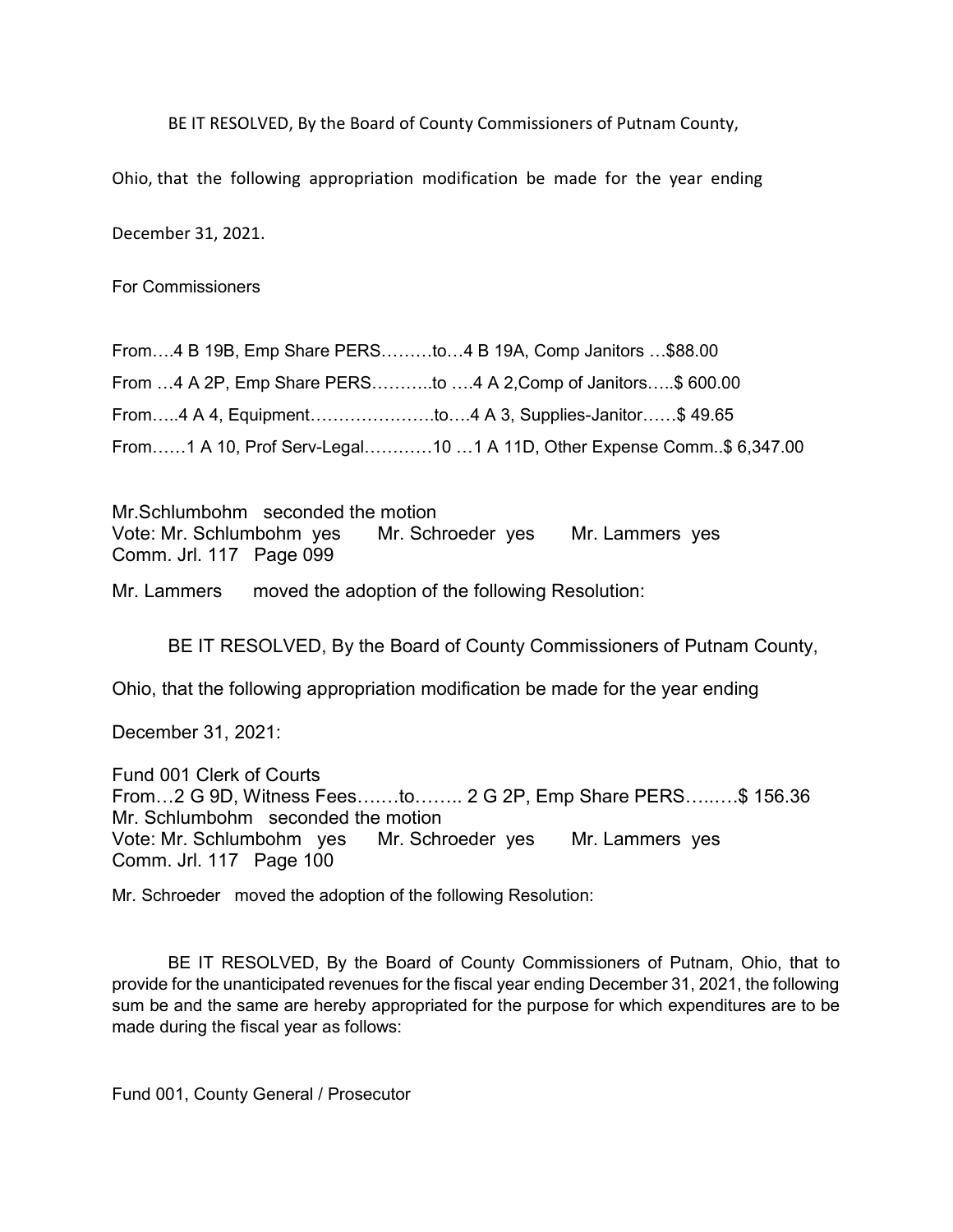1 E 2H, Fringes……………\$600.00

(From IV-D Contract)

Mr. Schlumbohm seconded the motion Vote: Mr. Schlumbohm yes Mr. Schroeder yes Mr. Lammers yes Comm. Jrl. 117 Page 101

Mr. Schroeder moved the adoption of the following Resolution:

BE IT RESOLVED, By the Board of County Commissioners of Putnam County, Ohio, that

the following appropriation modification be made for the year ending December 31, 2021.

For Juvenile

For Juvenile/Probate

From….2 D 6, Juror Fees-Probate…….to…2 D 3, Supplies Probate ………….\$ 500.00 From….2 D 7, Witness Fees-Probate..to…..2 D 3, Supplies- Probate………….\$ 300.00 From….2 D 8, Court Reporter………….to….2 D 3, Supplies-Probate…………..\$ 300.00 Mr. Schlumbohm seconded the motion Vote: Mr. Schlumbohm yes Mr. Schroeder yes Mr. Lammers yes Comm. Jrl. 117 Page 102

Mr. Schlumbohm moved the adoption of the following Resolution:

 BE IT RESOLVED, By the Board of County Commissioners of Putnam, Ohio, that to provide for the unanticipated revenues for the fiscal year ending December 31, 2021, the following sums be and the same are hereby appropriated for the purpose for which expenditures are to be made during the fiscal year as follows:

Fund 006, Job & Family Services

Public Assistance

H 22, PERS ……….…………\$1,102.81

Mr. Schroeder seconded the motion Vote: Mr. Schlumbohm yes Mr. Schroeder yes Mr. Lammers yes Comm. Jrl. 117 Page 103

Mr. Schroeder moved the adoption of the following Resolution: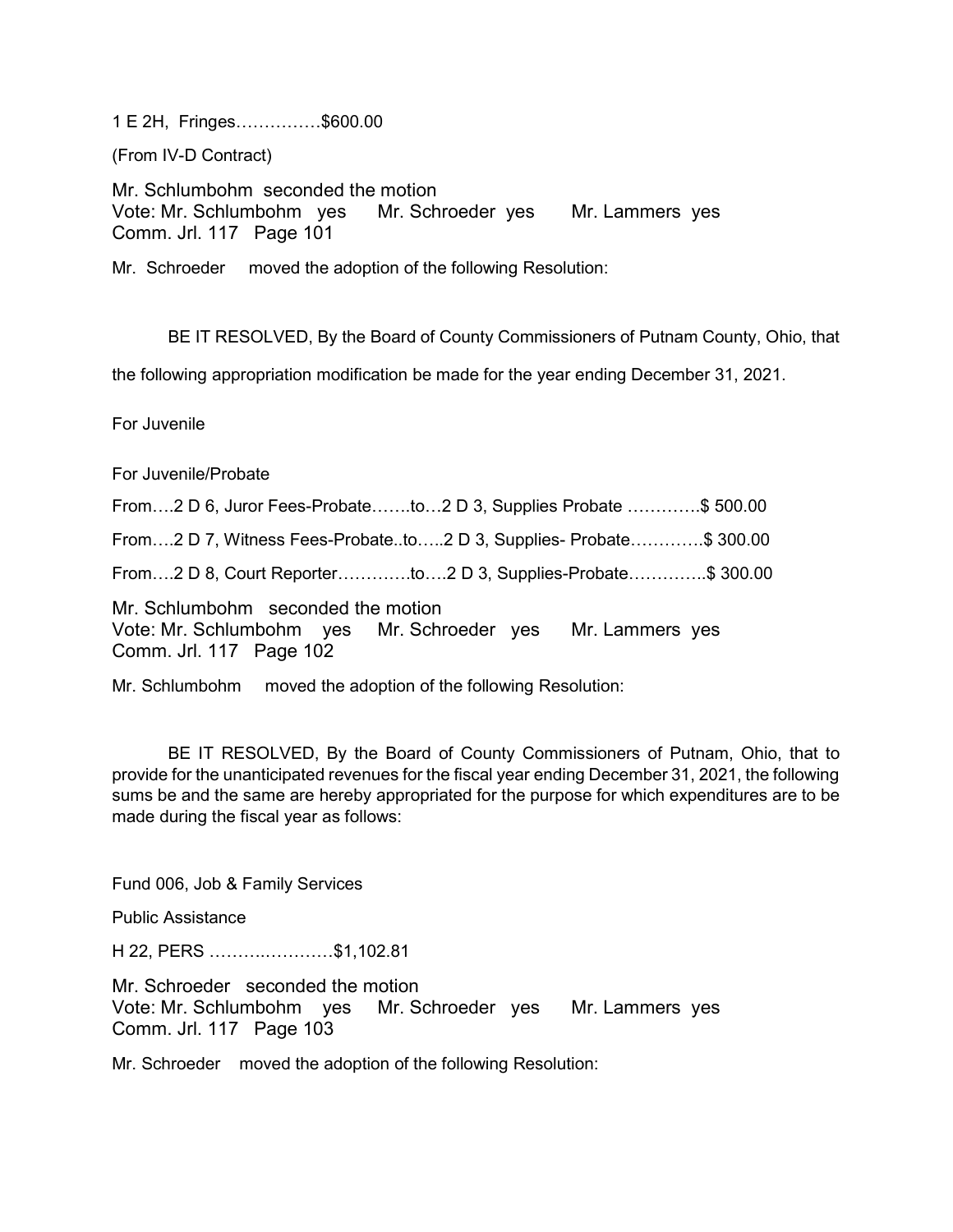BE IT RESOLVED, By the Board of County Commissioners of Putnam, Ohio, that to provide for the unanticipated revenues for the fiscal year ending December 31, 2021, the following sums be and the same are hereby appropriated for the purpose for which expenditures are to be made during the fiscal year as follows:

## Minus appropriation:

Fund 064, Enterprise Zone

64 VIL, Villages………….\$ 43.96

64 SCH, Schools……….. \$ 42.40

64 TWP. Townships……..\$ 186.49

64 JVS, Joint Vocational School….\$ 12.57

64 COM, Commissioners……….\$ 76.93

Mr. Schlumbohm seconded the motion Vote: Mr. Schlumbohm yes Mr. Schroeder yes Mr. Lammers yes Comm. Jrl. 117 Page 104

Mr. Schroeder moved the adoption of the following Resolution:

 BE IT RESOLVED, By the Board of County Commissioners of Putnam County, Ohio, that the following appropriation modification be made for the year ending December 31, 2021.

For E-911

From…100 FR, Fringes………………to…….100 SA, Salaries Union……\$ 11,000.00 From…100 EQ, Equipment………......to…....100 SA2, Union Emp……....\$ 7,000.00 From…100 FR, Fringes……………….to……..100 COM, Comp Time …..\$ 1,500.00 For Wireless 911 From…115 REP, Repairs….…….to………115 SER, Contract Services….\$ 4,000.00

Mr. Schlumbohm seconded the motion Vote: Mr. Schlumbohm yes Mr. Schroeder yes Mr. Lammers yes Comm. Jrl. 117 Page 105

## Now and Then Purchase orders

EMS………..Purchase order 3822, 3823 CDBG Allocation ……Purchase order 43289 Board of D/D………….Purchase order 42416 Muni Court…………… Purchase order 43351 Mr. Schroeder moved to approve the then and now purchase orders.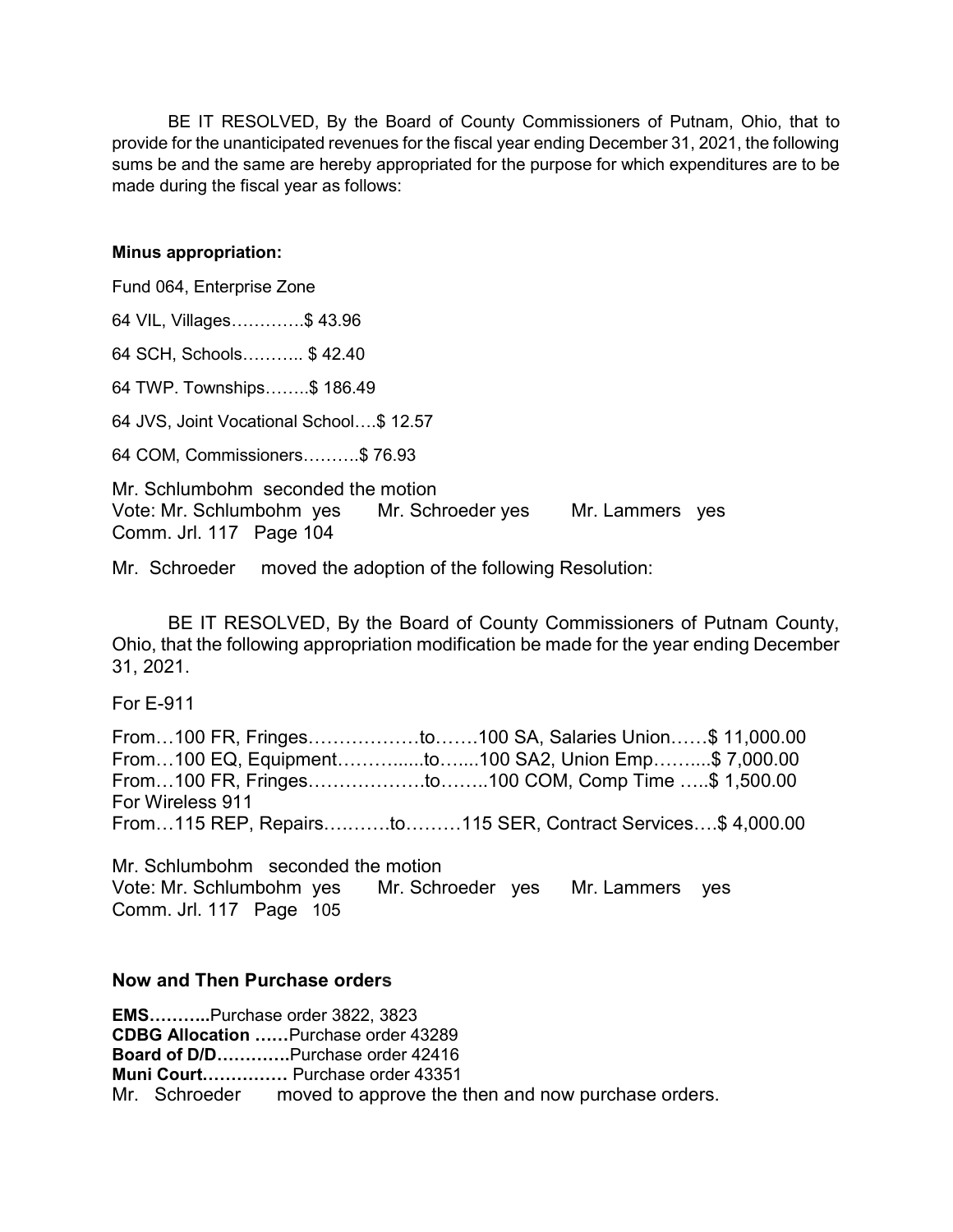Mr. Schlumbohm seconded the motion.

Vote: Mr. Schlumbohm yes Mr. Schroeder yes Mr. Lammers yes Exceptions: Mr. Schlumbohm none Mr. Schroeder none Mr. Lammers none Comm. Jrl. 117, Page 106

## Purchase orders and travel requests

County General……. Purchase order to CCAO for 2022 membership dues for \$ 7547.00. Child Support Enforcement….Blanket purchase order for services for \$ 600.00.

Mr. Schroeder moved to approve the purchase orders and travel requests. Mr. Schlumbohm seconded the motion. Vote: Mr. Schlumbohm yes Mr. Schroeder yes Mr. Lammers yes Exceptions: Mr. Schlumbohm none Mr. Schroeder none Mr. Lammers none

Nolan Croy stopped in to let the Commissioners know that he passed the certification for the Flood Plain Management for the County. He wanted to confirm that his new pay rate starts at the beginning of the year. Nolan will be notifying all the Zoning Inspectors and Townships about informing of him of any changes within a flood plain. Nolan will be having the scheduled meetings needed for Planning Commission. Nolan will be recording any changes within a flood plain.

Commissioner Schroeder called the meeting to order with Commissioners Schlumbohm and Lammers by reciting the Pledge of Allegiance.

The Commissioners contacted Gary Lammers and Amy Sealts regarding the procedures for the land swap for the land near the fairgrounds and the County Farm.

Kevin Niese and Gillian Stechschulte of Technicon Design Group, Maurice Miller and Nathan Meyer met with Commissioners Schroeder, Schlumbohm and Lammers to discuss the fairgrounds buildings. Kevin has a plan for the grandstand. A forensic engineer was consulted for the drawings for the grandstand. A proposal for services will be sent after the meeting. The engineer is a specialty guy. The idea is to keep the structure as original as possible. The timeframe for the improvements would be done in phases. The fair board is hoping to still be able to use it for fair even if it is not completely done by fair. The concrete walkways and railings will need done also. The timing of the work needs to coincide with the fair so that it can still be used. A specialty contractor may be needed and finding one that is available is another issue. A timeline will be created for the project for order of work. Kevin asked if the County owned a manlift, they do not. Options for lifts were discussed.

Commissioner Schlumbohm viewed the new Hancock fair building. He explained their storage issues. The need for radio reception for fire department within the building was discussed. The fire suppression system for a canopy was discussed. Gillian said it depends on the materials used also. At this time there will not be a building plan for across the road. The focus will be on the new replacement merchant and junior fair building. The division panels within the buildings were discussed and if they are needed. They could be added later also. It was asked if two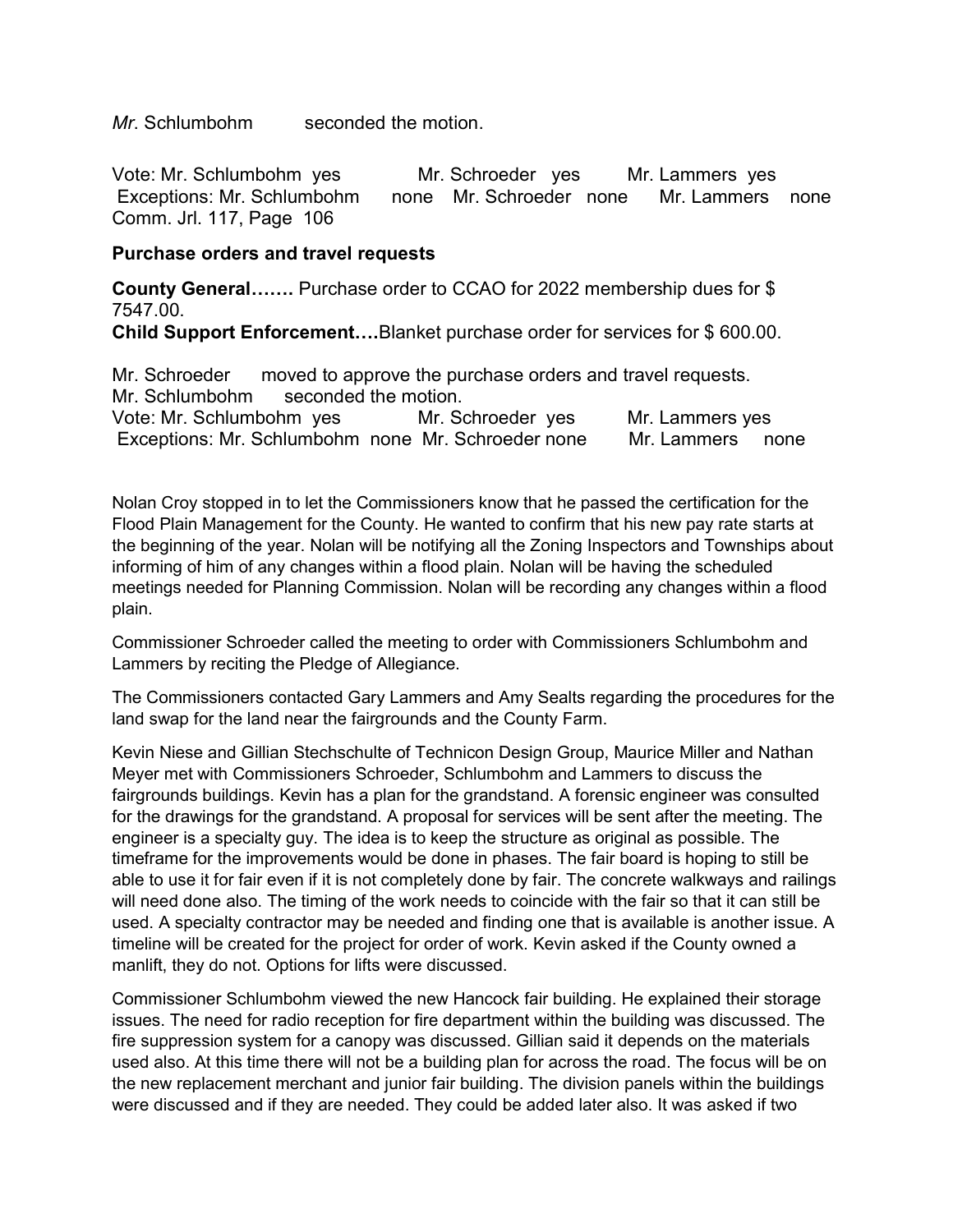kitchens were needed. The partitions will be done as an alternate bid. A door will be added in the kitchens. There are showers added in the restrooms. Tim Schnipke joined the meeting. This would be a larger venue than the Ottawa K of C hall when opened completely, 600+ capacity. The entrance and egress were discussed to give a lobby feel and where to place coat racks. The direction of the building was discussed as to which way would be the main entrance. Gillian explained it would have an entrance from the midway area as well as an entrance from the Agner street side. The building placement was discussed, whether it will be parallel with the street or not. Tim brought up the dividers for the 4-H booths, there are some options that can have items attached to them for decorating 4-H booths. The divisions for a quarantine site were also brought up. Fiberglass units would be used for the shower units, the flooring would be polished concrete to prevent moisture from collecting under floor covering. The sound system was discussed and if projectors would be needed. Gillian will do a code analysis and redraw some of the options that were discussed today. Bidding could be done at the end of 2022, with construction starting after the 2023 fair. Some site prep could be done prior to the construction. Maurice suggested bidding in the fall of 2022 to give the contractors enough time to order materials. The overhead doors on the end of the building were discussed. They do not want vehicles driving in the building. It will not be a vaccination center it may be a quarantine site. The vaccinations could be done under the canopy outside with curtains. A large door may be needed for the large 4-H projects, tractors, furniture, etc.

The business agenda was held with Commissioners Schroeder, Schlumbohm and Lammers and Cindy Landwehr, Clerk.

The minutes from Thursday December 9, 2021 were reviewed and approved.

Amy Sealts met with Commissioners Schroeder, Schlumbohm and Lammers and Ashley Siefker to discuss the TID creation. Amy presented a sample resolution for the TID creation. Amy met with Jeff Loehrke on the creation and he would like to mentor Putnam County projects. Whirlpool does not have an approved truck route or employee route to the factory. They are trying to get them to go to Road M via Road L-9 and then to SR 65 with the new expansion. The resolution will need to be reviewed by the Prosecutor prior to being approved. The Commissioners are in consensus to approve the TID creation. The Commissioners will pay \$1,500 to the CIC for the assistance in creating the TID. Defiance County has done two (2) TID projects since creating their district. We can get copies of approved project applications to see how it is worded. The Commissioners must appoint the members of the TID Board. The TID Board could sit dormant for a year of so if there are no qualifying projects. The Commissioner would dissolve the TID if fees would be incurred over time. Required meetings would still be held if the Board is dormant. There is federal money coming for infrastructure this is another avenue to utilize it.

Amy had an update on the land transfer. She gave the section of ORC 4582.38 real property can be transferred through a pass through. So the Port Authority can be used for the land transfer.

Mr. Schlumbohm moved to adjourn for lunch.

Mr. Lammers seconded the motion.

Vote: Schlumbohm yes Schroeder yes Lammers yes